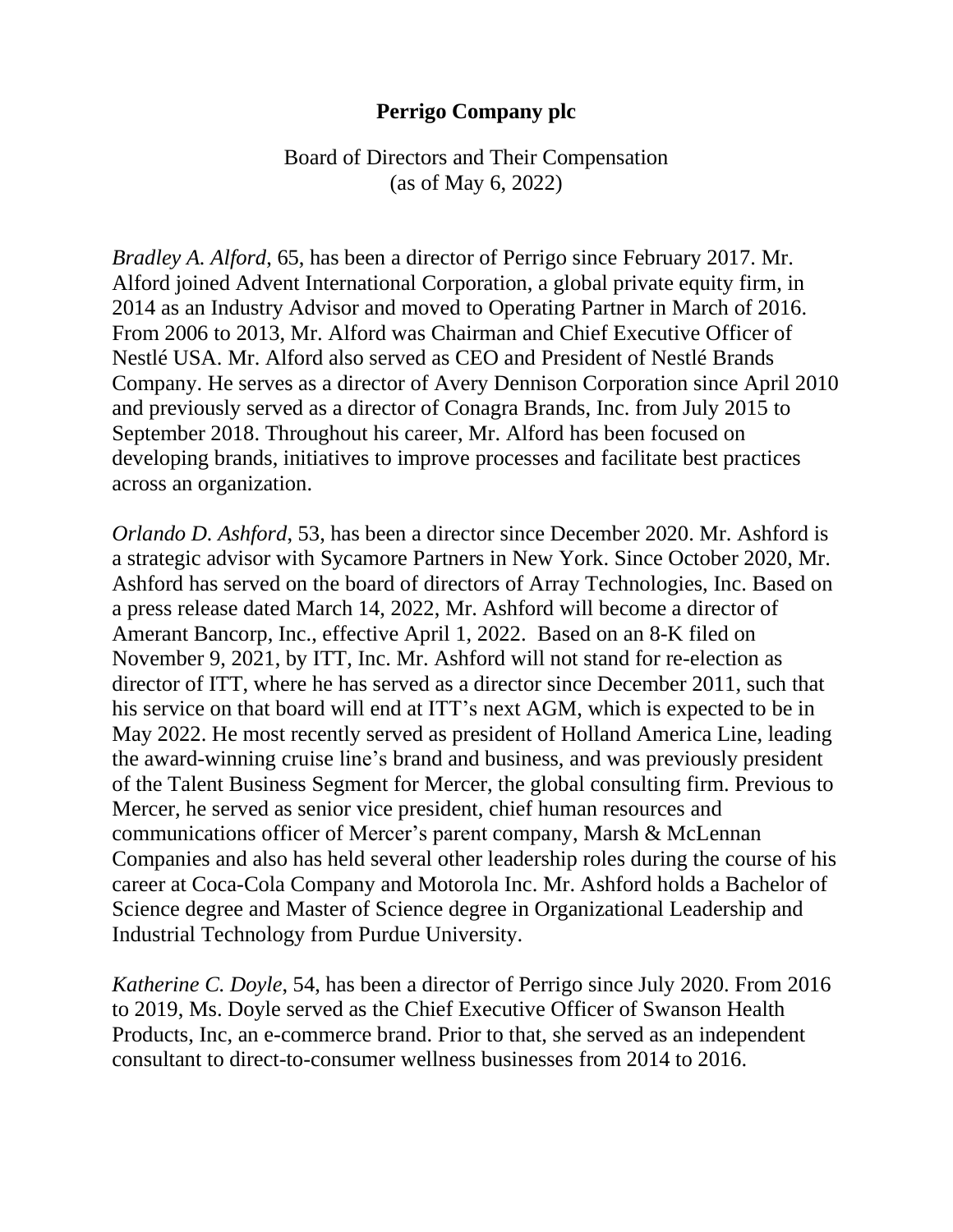Ms. Doyle previously worked at Abbott Laboratories in various executive leadership roles from 2011 to 2014, including President of the Abbott Nutrition Product Division and, before that, Vice President and General Manager of Pediatric Nutrition. Prior to 2011, Ms. Doyle gained more than 20 years of experience at McKinsey & Company, Inc., including 10 years as Principal, working in the consumer-packaged goods, consumer healthcare and retail sectors across Europe, Asia, Latin America and Africa. Since April 2019, Ms. Doyle has served as a director of Ahold Delhaize, a global omnichannel grocery retailer, where she is the Chair of the Health and Sustainability Committee and serves on the Nominating and Governance Committee since April 2021, and previously served on its Audit Committee from April 2020 to April 2021. Previously, she served on the board of Bemis Company, Inc., a former publicly traded global packaging company, from August 2017 to June 2019, where she served on its Audit and Nomination and Governance Committees.

*Adriana Karaboutis*, 59, has been a director of Perrigo since May 2017. Since August 2017, Ms. Karaboutis has served as Chief Information and Digital Officer of National Grid, a publicly traded utility company. Ms. Karaboutis served as Executive Vice President, Technology, Business Solutions and Corporate Affairs at Biogen Inc., an independent biotechnology company from December 2015 to February 2017, and as Executive Vice President, Technology and Business Solutions from September 2014 to December 2015. Prior to that, Ms. Karaboutis served as Vice President and Global Chief Information Officer of Dell, Inc., a global technology company, from 2011 to September 2014, and as Vice President of IT, Global Operations and Technology from 2010 to 2011. Ms. Karaboutis spent more than 20 years at General Motors Corporation and Ford Motor Company in various leadership positions, including computer-integrated manufacturing, supply chain operations and information technology. Since July 2019, Ms. Karaboutis has served as a director of Aspen Technologies, Inc., a global leader in optimization software, and chair of its nominating and corporate governance committee. Ms. Karaboutis served on the board of directors of Advance Auto Parts, Inc. from 2015 to May 2020 as well as Blue Cross Blue Shield of Massachusetts from February 2016 to December 2017.

*Murray S. Kessler*, 62, was appointed President, Chief Executive Officer and Board Member of Perrigo Company plc, effective October 8, 2018. Before joining Perrigo, Mr. Kessler served as the Chairman of the board of directors, President and CEO of Lorillard, Inc. (2010-2015). He served as Vice Chair of Altria, Inc. (2009) and President and CEO of UST, Inc. (2000-2009), a wholly owned subsidiary. Previous to his time at UST, Mr. Kessler had over 18 years of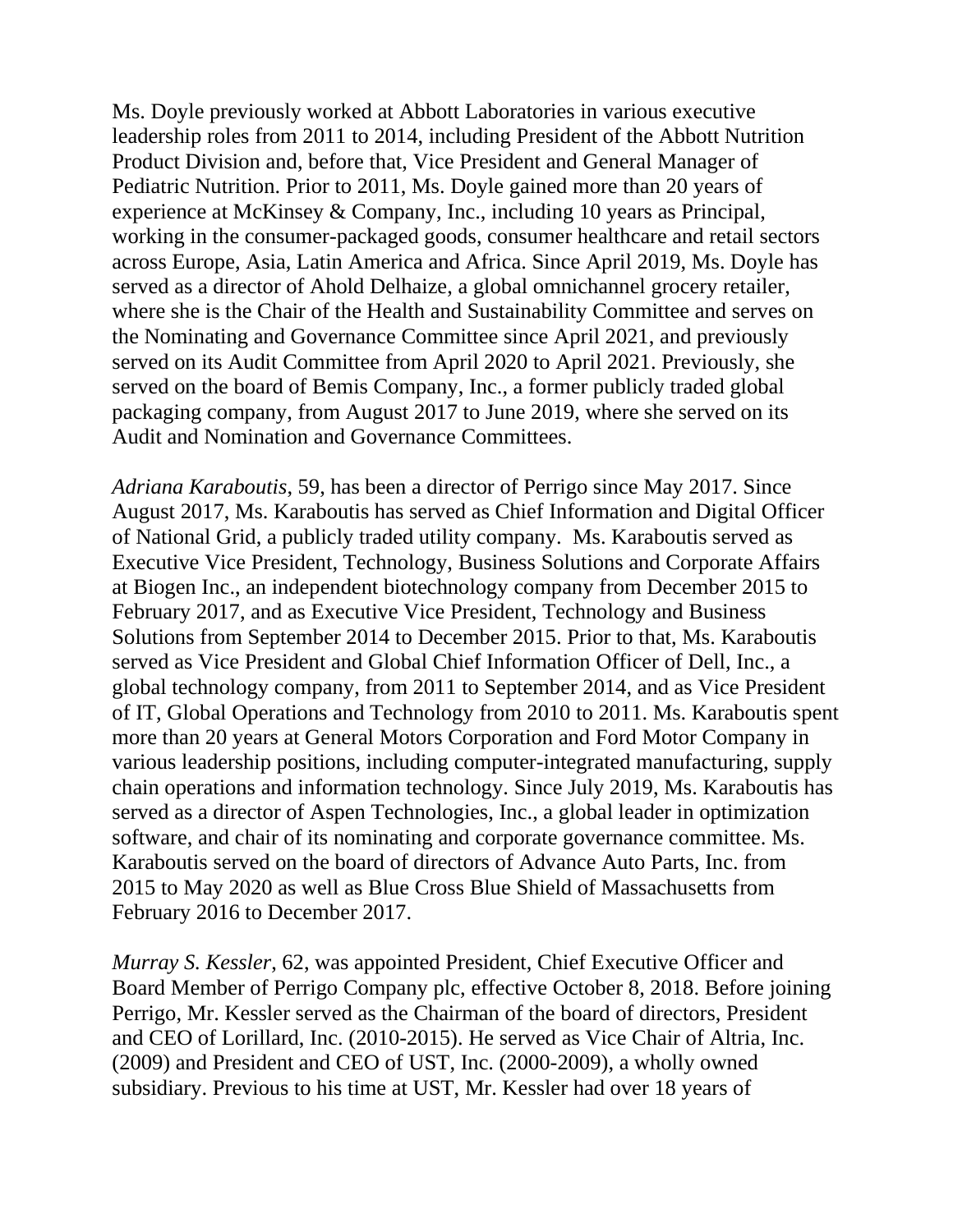consumer-packaged goods experience with companies including Vlasic Foods International, Campbell Soup and The Clorox Company. In addition to his board service at Lorillard, Mr. Kessler previously served on the board of directors of Reynolds-American, Inc. from 2015 to 2017. Mr. Kessler has served as voluntary President of the United States Equestrian Federation from 2015 to January 2021.

*Jeffrey B. Kindler*, 66, has been a director of Perrigo since February 2017. Mr. Kindler has served as CEO of Centrexion Corporation, a privately held bio therapeutics company that develops pain therapies, since 2013. Prior to this, Mr. Kindler was a Venture Partner at Lux Capital from 2012 until January 2020, Executive Chairman of vTv from July 2015 to November 2019, Chairman and CEO of Pfizer, Vice President of Litigation and Legal Policy at General Electric Company, Executive Vice President and General Counsel at McDonald's, and President at Partner Brands. In addition, Mr. Kindler has been a director of Terns Pharmaceutical since December 2020, in February 2021 Terns became public company; a director Intrexon, now known as Precigen, since 2011; and PPD since May 2017, in February 2020 PDD became a public company. Mr. Kindler ended his service on the PPD board in December 2021. Mr. Kindler served on the board of Siga Technologies from 2013 until May 2020 and vTv Therapeutics from 2025 until December 2020. Mr. Kindler also serves as an advisor of a number of healthcare companies.

*Erica L. Mann*, 63, has been a director of Perrigo since April 2019. Ms. Mann is a seasoned pharmaceutical executive. She served as President of Bayer's Consumer Health Division from March 2011 until March 2018. Prior to this Ms. Mann was the President of Pfizer's Global Nutrition Division from 2009 until 2011 and with the Wyeth Group from 1994 until 2009, where she held various senior executive positions. Ms. Mann has served as a non-executive director of Kellogg since February 2019; has served as a non-executive director of DSM, a global Nutrition, Health and Sustainable Living company, since May 2019; and has served as a nonexecutive director of Blackmores Limited, a natural heathy company, since September 2021. She previously served as a non-executive director of SOHO Flordis International from August 2018 until November 2019 and as a director of Bayer AG and Bayer CH from January 2016 until March 2018 and as a director of the World Self Medication Industry Association (Geneva, Switzerland) from 2011 until March 2018 (chair 2014-2016). She has held executive positions in several industry organizations, including the South African Pharmaceutical Manufacturers' Association, Medicines Australia, and the International Association of Infant Food Manufacturers.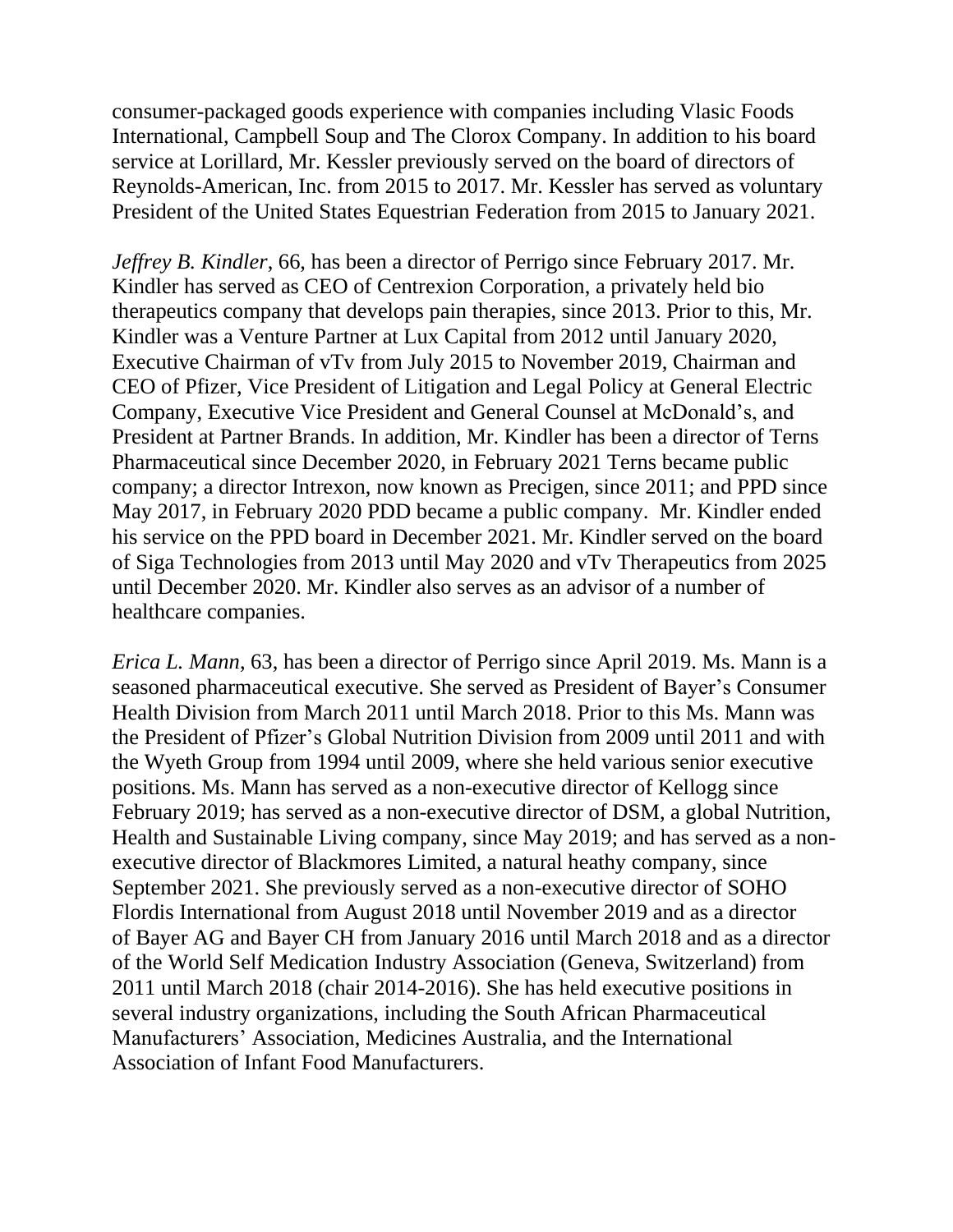*Donal O'Connor*, 71, has been a director of Perrigo since November 2014 and was previously a director of Elan Corporation, plc from May 2008 until Perrigo's acquisition of Elan in December 2013. He was previously the senior partner of PwC in Ireland from 1995 until 2007. He was also a member of PwC Global board from 2003 to 2008 and was a former chairman of the PwC Eurofirms board. From December 2008 to May 2012, Mr. O'Connor served as a director for Readymix plc, an Irish concrete manufacturer and supplier. From December 2008 to June 2010, Mr. O'Connor served as the government appointed Chairman of Anglo Irish Bank plc. From July 2017 to July 2018, Mr. O'Connor served as a director of Malin Corporation. Since October 2015, Mr. O'Connor has served as a director of Theravance Biopharma, Inc. Mr. O'Connor also holds directorships on a number of private Irish company boards.

*Geoffrey M. Parker,* 57, has been a director of Perrigo since November 2016. Mr. Parker currently serves as Chief Operating Officer and Chief Financial Officer of Tricida, Inc., a biopharmaceutical company, where he has worked since April 2017. Mr. Parker previously served as Chief Financial Officer of Anacor Pharmaceuticals, a biopharmaceutical company, from September 2010 to May 2015. From 1997 to 2009, Mr. Parker led the West Coast Healthcare Investment Banking practice at Goldman Sachs, where he advised leading companies in the biotechnology, life science tools and medical device industries. Mr. Parker has served as a member of the board of directors of ChemoCentryx since December 2009 and a member of the board of directors of Better Therapeutics since April 2021. Mr. Parker previously served on the board of directors of Genomic Health from June 2016 until November 2019 and of Sunesis Pharmaceuticals from March 2016 until December 2017.

*Theodore R. Samuels,* 67, has been a director of Perrigo since January 2017. From 1981 to 2017, Mr. Samuels was an investor at Capital Group, a financial services company, and he served as President of Capital Guardian Trust Company, an affiliated company of Capital Group, from 2010 to 2016. While at Capital Group, he also served on The Capital Group board, audit committee and finance committee, as well as on numerous management and investment committees. Mr. Samuels has been a director of Bristol-Myers Squibb since February 2017; and a director of Centene Corporation since January 2022. Mr. Samuels was a director for Stamps.com from January 2017 until October 2021.